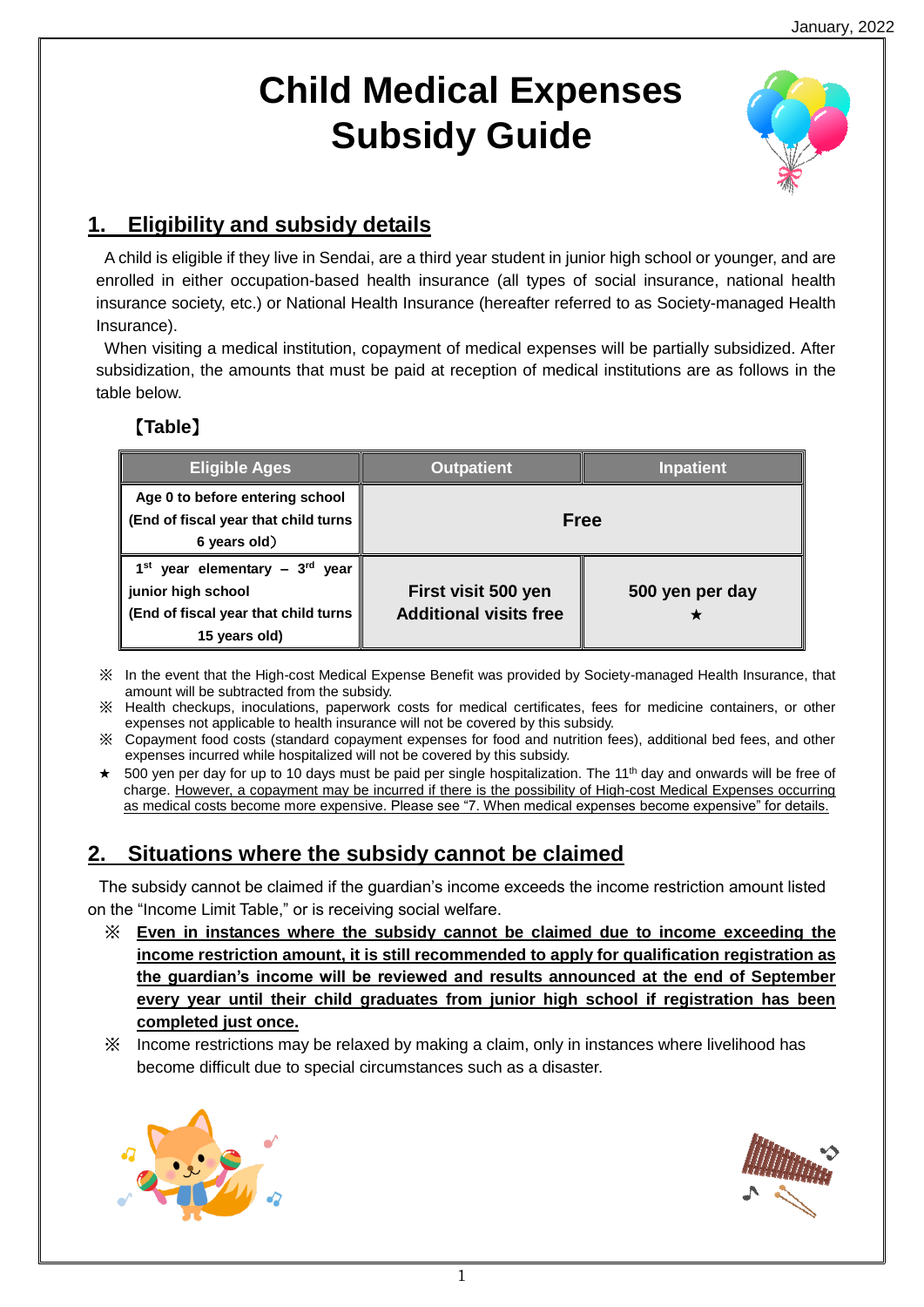### 【**Income Limit Table**】

Those who begin receiving the subsidy from January to September will judged based on their income situation during the year 2 years prior, and those receiving it from October to December will be based on the year 1 year prior.

| <b>Number of</b><br><b>Dependents</b> | 0               |                 | 2               | 3               | 4 and more                               |
|---------------------------------------|-----------------|-----------------|-----------------|-----------------|------------------------------------------|
| <b>Income Limit</b><br>(yen)          | 6.22<br>million | 6.60<br>million | 6.98<br>million | 7.36<br>million | increase<br>380,000<br>/one<br>dependent |

◎ Income limit is judged not by the total income of household but of each guardian individually.

◎ What is Income: In the case of salaried income, this is the remaining amount after fixed-ratio deduction amount is subtracted from the total yearly earnings of salary and bonuses etc.【The amount after deductions from income: (post deduction adjustment)】

- ◎ The number of dependents is defined as the total sum of the spouse, with shared household expenses and dependent family members based on local tax laws.
- ◎ The following will be deducted from income.
	- ・80,000 yen (fixed amount) social insurance premiums equivalent
	- ・100,000 yen when having salary income or other income such as public pension benefits
	- ・60,000 yen per dependent elder (aged 70 and older) or spouse aged 70 and older with shared household expenses (dependent elders 70 and older)
	- ・The same amount as deductions such as for casualty losses or medical expenses that are received
	- ・Fixed-amount deductions etc. if guardian themselves or any dependent receives deductions for a person with disability, widow, or unmarried single parent
- ◎ Since October 2021, the base amount for the income limit has been raised by 900,000 yen.

# **3. Qualification registration process**

In order to receive the subsidy from the day a child is born or moves into Sendai City, the qualification registration process must be done at the Childcare and Benefit Section of ward offices or the Public Health and Welfare Section of general branch offices (hereafter "Section in Charge") within 30 days of the said day.

Additionally, the process is possible **even in the case that some of the required documents are not prepared**. Please submit only the "Child Medical Expenses Qualification Registration Application" beforehand. Other required documents can then be submitted after being prepared.

#### ※ **In the case of applying after 30 days have already passed, please be aware that the subsidy may not be provided for a period of time as registration will be from the 1st day of the month of application.**

- ※ **The recipient of the Child Medical Expenses Subsidy must be the guardian providing insurance for the child. As a general rule, if the child is supported with insurance by someone other than their guardian, a guardian with higher income will receive the subsidy.**
- ※ **The application process can be done by mail. Please mail required documents to the Section in Charge. The date of mailing receipt at the Section in Charge (limited to business days) will be the date of application.**

### 【**Required documents and other materials**】

- ① **Child Medical Expenses Qualification Registration Application** Distributed at Sections in Charge and can also be downloaded from the City of Sendai website.
- ② **Copy of eligible child's health insurance card** Application possible even in cases where a child has just been born and their health insurance card has not been issued yet.



③ **Document which shows recipient's bank account (bankbook, etc.)** Bank account information is recorded so that the subsidy can be deposited in cases when a copayment is paid, such as when visiting a medical institution outside of the prefecture.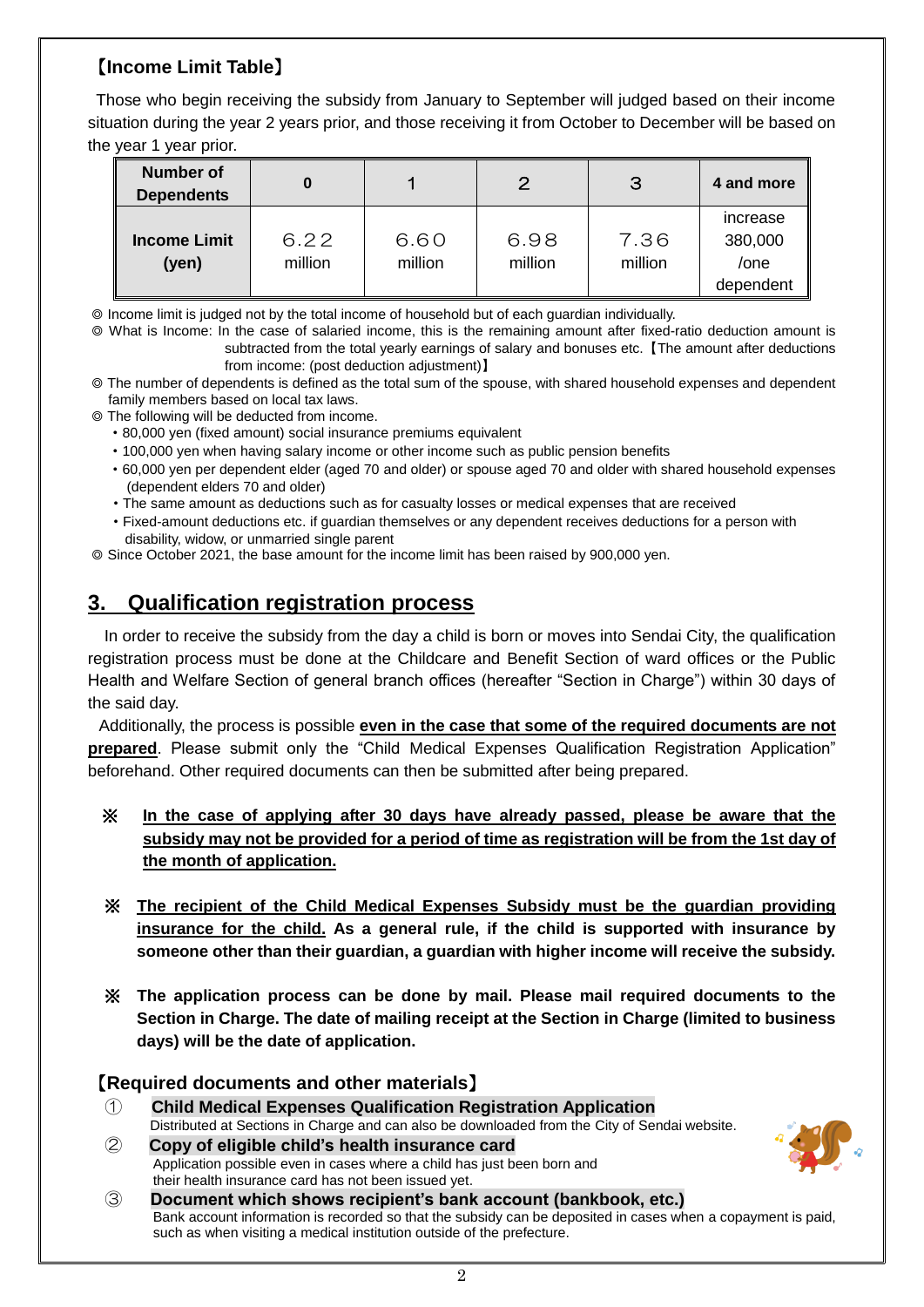#### ④ Confirmation **Documents for 'My Number' (Individual Number) and Identification**

| Confirmation<br>documents for | Required<br>person                    | Required documents                                                                                                                                    |
|-------------------------------|---------------------------------------|-------------------------------------------------------------------------------------------------------------------------------------------------------|
| My Number                     | Recipient<br>Spouse<br>Eligible Child | My Number card, residence record, etc.                                                                                                                |
| Personal<br>identification    | Applicant                             | One photo ID (My Number card, driver's license, passport, etc.) or<br>Two items of IDs if without a photo (health insurance card, pension book, etc.) |

Please inquire at the Section in Charge if you do not possess these documents.

#### ⑤ **Letter of consent and income certificate**

In the case that the recipient or spouse resided outside of the City of Sendai on January 1 of the previous year (or of the current year if receiving the subsidy from October to December), a letter of consent for the use of My Number or an income certificate issued by the municipality of previous residence must be submitted.

- ※ The signature of the recipient or spouse who uses the My Number is required on the letter of consent. The form is distributed by the Section in Charge and can also be downloaded from the city website.
- ※ Those who start receiving the subsidy from June to September may be required to provide 2 years' worth of income certificates (from the previous two years).

### **4. Results of qualification registration**

Income will be reviewed after applying for qualification registration. Notification will be sent as follows: "Recipient Certificate" to those whose incomes are under the Income Limit, or "Notice of Payment Suspension" to those whose incomes exceed the Limit. Society-managed Health Insurance may sometimes require submission of the Notice of Payment Suspension, so please keep it in a safe place.

### **5. When visiting a medical institution**

#### **Please present the Recipient Certificate and Health Insurance Card at the reception of medical institutions.**

Prior to submitting a subsidy application to the Section in Charge (See "6. Subsidy Application Method" for details), please make payment accordingly to medical institutions as follows: copayment (20 or 30 percent of the medical expenses) when any of ① to ③ listed below applies to you, or the full amount of expenses in the case of  $\overline{4}$  or  $\overline{6}$ . The subsidy payment will be transferred to the registered bank account at a later date.

- ① When visiting a medical institution outside of the prefecture
- ② When the Recipient Certificate was not presented to the reception of medical institution
- ③ When visiting a medical institution which does not handle the Child Medical Expenses Subsidy
- ④ When the health insurance card was not presented
- ⑤ When a therapy device was created

※For those who are enrolled in the National Health Insurance of Sendai City, the subsidy payment for expenses up to December 2021 is transferred to the registered bank account automatically without applying. Expenses incurred from January 2022 or after will require procedures to be completed.

### **6. Subsidy Application Method**

When any of  $\odot$  to  $\odot$  listed in No.5 above applies to you, please submit the "Child Medical Expenses" Subsidy Application" and necessary documents listed below to the section in charge. The subsidy payment will be transferred to the registered bank account at a later date. The process can also be done by mail. You can obtain the "Child Medical Expenses Subsidy Application" at sections in charge or download it from the website of the city.

#### Necessary items

**●When visiting a medical institution and a health insurance card is presented (in the case of**  ① **to** ③ **listed above in No.5)**

・Receipt (which has patient name, health insurance points, and paid amount)

#### **●When visiting a medical institution and a health insurance card is NOT presented (in the case of**  ④ **listed above in No.5)**

・Notice of finalized payment of medical fees (issued by Society-managed Health Insurance; the notice's name differs depending on the provider)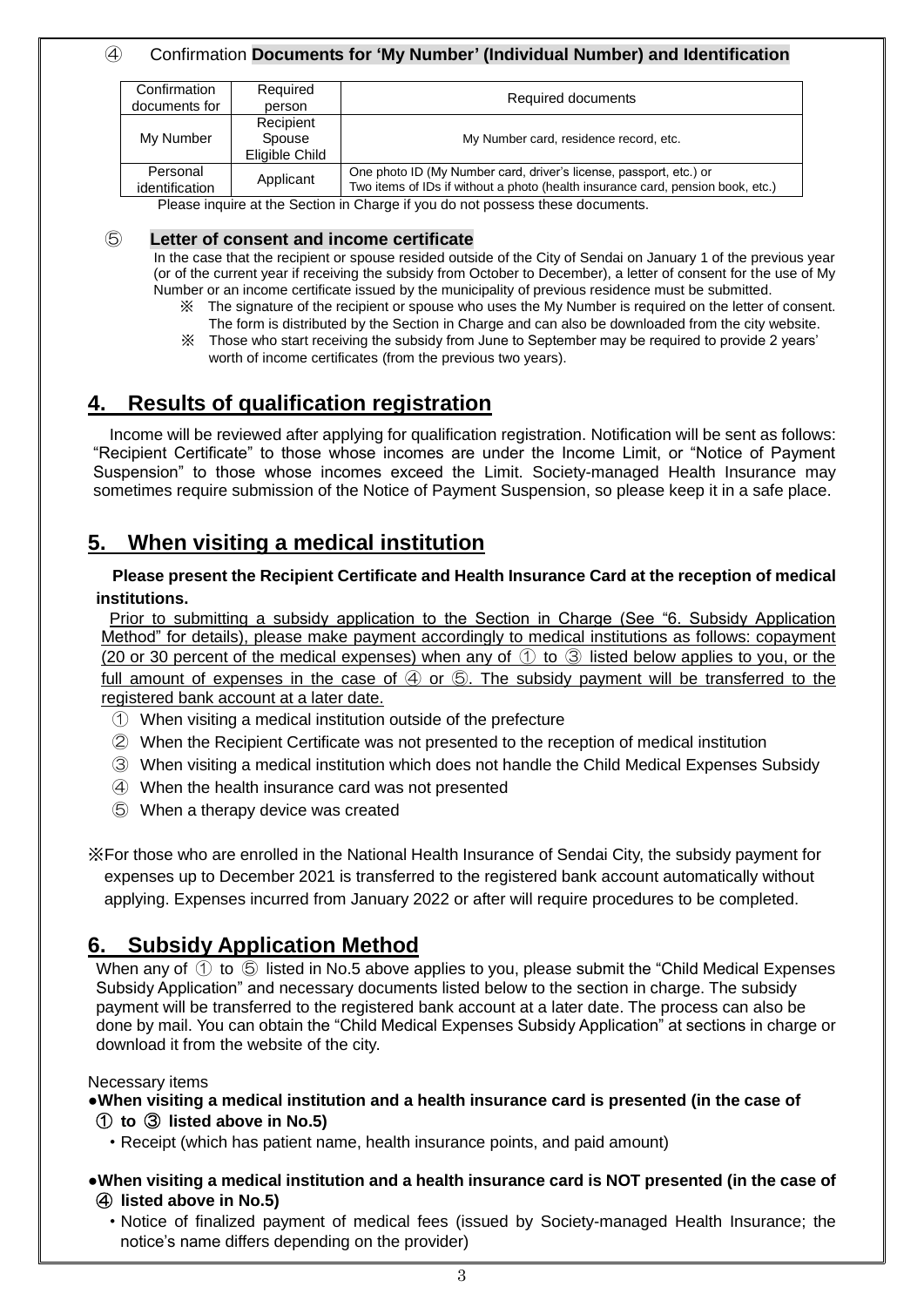・Copy of receipt (which has patient name, health insurance points, and paid amount)

### **●When a therapy device was created** (**in the case of** ⑤ **listed above in No.5**)

- ・Notice of finalized payment of medical fees (issued by Society-managed Health Insurance; the notice's name differs depending on the provider)
- ・Copy of receipt (which has patient name, and paid amount)
- ・Copy of medical certificate (directions to create a therapy device)
- ※ In the case that ④ or ⑤ in the above No. 5 applies to you, the Child Medical Expenses Subsidy will be provided once it is confirmed that health insurance is applicable. Please apply to Society-managed Health Insurance for the medical cost subsidy first, then apply for the Child Medical Expenses Subsidy after that the payment will be subsidized has been confirmed. Also, please prepare copies of receipts and medical certificates (directions to create a therapy device) before submitting them to Society-managed Health Insurance.

# **7. When medical expenses become high**

By presenting the "Recipient Certificate" and "Eligibility Certificate for Ceiling-Amount Application" to the reception of a medical institution, the copayment to be paid at reception will be the amount after subsidization.

If the "Eligibility Certificate for Ceiling-Amount Application" is not presented, you have to bear the whole amount of High-cost Medical Expenses at the reception. (These payments for the expenses can be refunded at a later date by making a claim for High-cost Medical Expenses payment to your Society-managed Health Insurance.)

 **We recommend you receive a "**Eligibility Certificate for Ceiling-Amount Application**" from Society-managed Health Insurance beforehand if the medical expenses are expected to be high.**

# **8. Recipient Certificate Renewal**

Recipient Certificate expires at the end of every September. Applicant's Income will be reviewed, and either a "Recipient Certificate" or a "Notice of Payment Suspension" will be mailed in late September. Please submit necessary documents by the deadline since you will be requested by mail when your income cannot be confirmed.

# **9. Notifying a change or loss of qualification**

A change or loss of qualification needs to be notified when the following applies. Notifying is required for:

### **● A change**

A change in address, name, enrolled health insurance, bank account for deposit, situation for recipient or spouse (marriage, divorce, etc.), etc.

### **● A loss of qualification**

The child will move outside of Sendai, or start receiving social welfare payments, etc.

※**The Recipient Certificate cannot be used from the day of loss of qualification. Please be aware that if the Recipient Certificate is used and the subsidy is provided after the loss of qualification, the subsidy must be paid back.**